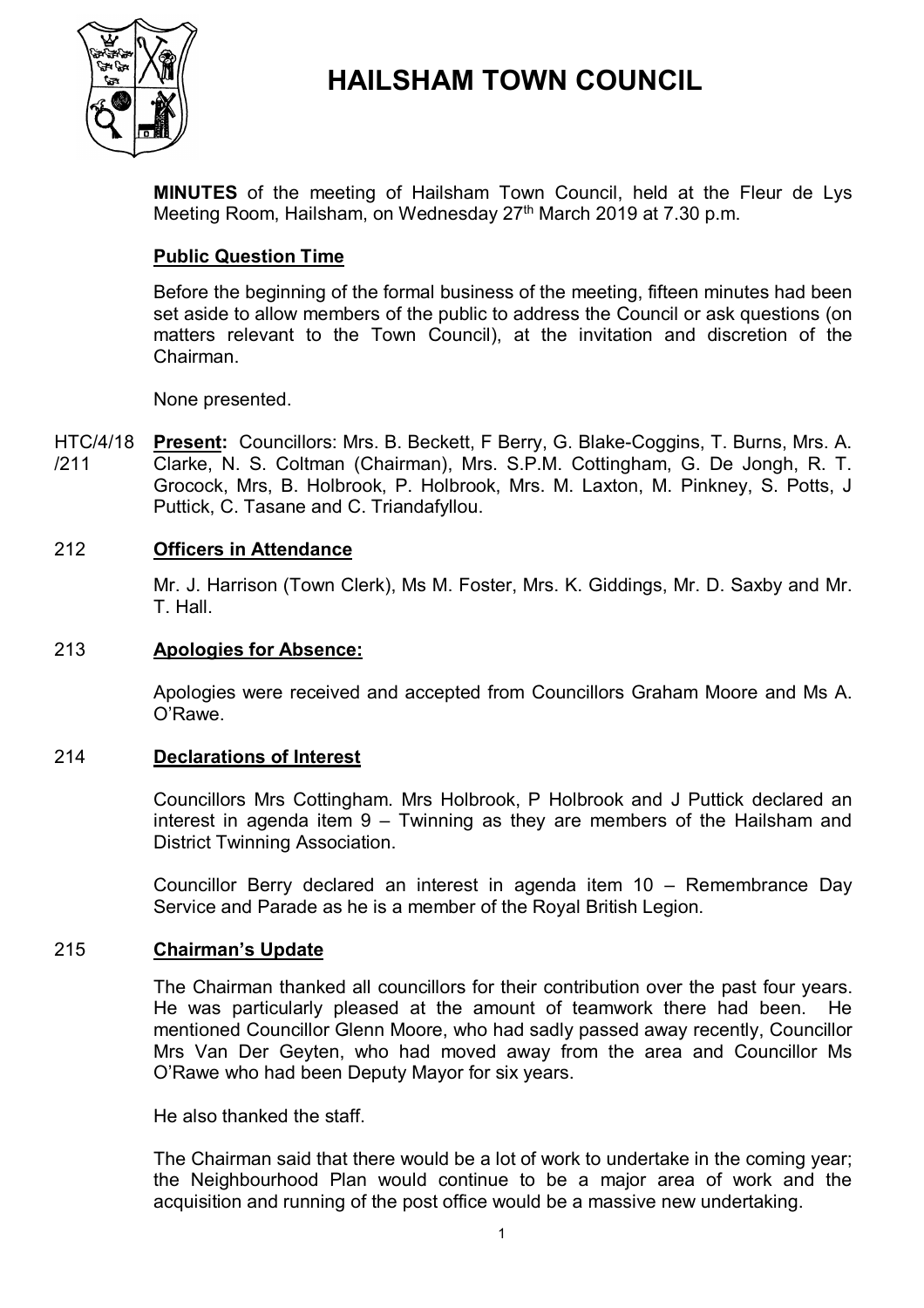As Mayor, he had seen at first hand the many volunteers who worked tirelessly for the town. He thanked them.

He wished all councillors well who were standing for re-election.

# 216 **Confirmation of Minutes**

**RESOLVED** that the minutes and reports of the meeting of Hailsham Town Council held on 21<sup>st</sup> November 2018 (Ref HTC/18/4/190-210) as printed and circulated may be taken as read, confirmed as a correct record, and signed by the Chairman.

# 217 **Neighbourhood Plan Committee**

The Vice-Chairman of the Neighbourhood Planning Committee updated the meeting on the latest position on the Plan. She said there would be a need for one more meeting, possibly two, to discuss a few outstanding issues in respect of the referendum and the related publicity for it.

# **RESOLVED** to:

- a) approve the Neighbourhood Plan Committee's delegated authority up to the next Town Council meeting and
- b) submit the final draft of the Hailsham Neighbourhood and supporting documents to Wealden District Council.

# 218 **Casual Vacancies**

Members were asked to consider whether to co-opt to fill the two casual vacancies on Hailsham Town Council, in the Central and North Ward and the Upper Horsebridge **Ward** 

**RESOLVED** not co-opt to fill the two casual vacancies on Hailsham Town Council, in the Central and North Ward and the Upper Horsebridge Ward.

# **Motion 166**

219.1 The following motion had been submitted to the Town Clerk in accordance with Standing Order No.2 by Councillor Mrs Cottingham:

> *I would like to propose for signs to be placed around the town with the following wording: Please Respect Your Town and Not Drop Litter.*

The motion was seconded by Councillor Blake-Coggins.

Members who spoke were of the opinion that the problem of litter dropping was a problem that would not be solved by signage alone. It was suggested schools should be involved as part of a wider programme of education.

219.2 It was proposed that this matter should be deferred to the next Council. The Town Clerk informed members that any amendment could not negate a motion. Therefore, the original motion would have to be defeated before moving to a motion to defer.

On being put to the vote, Councillor Mrs Cottingham's motion was defeated.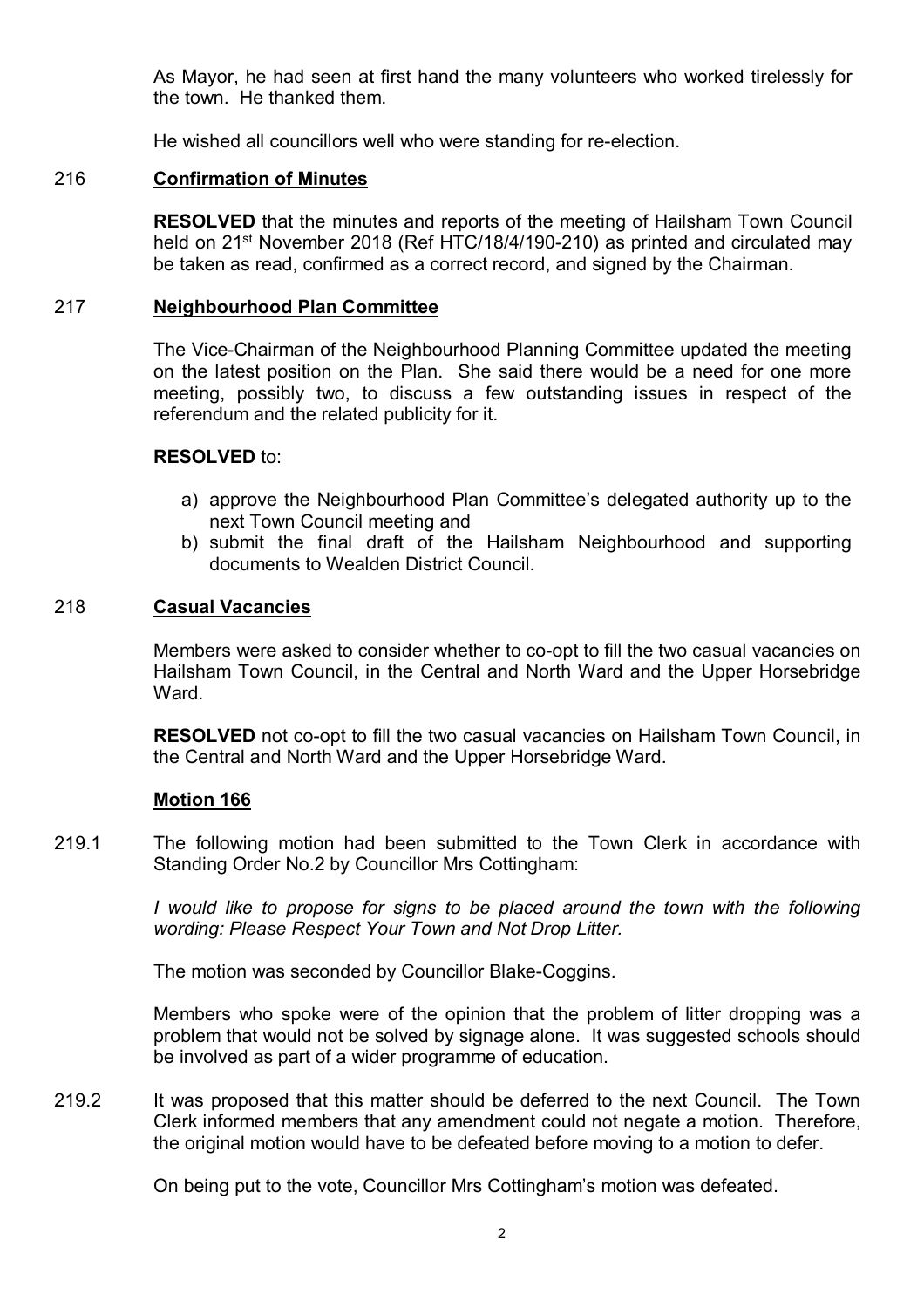219.3 **RESOLVED** defer the motion until the next Council meeting.

# **Twinning**

220.1 Members were asked to further consider a request from the Hailsham and District Twinning Association to officially twin with Remshalden in Germany.

> The Town Clerk and Councillor De Jongh had met with representatives of the Twinning Association on 14<sup>th</sup> February. The Twinning Association would undertake most of the work, Hailsham Town Council would need to arrange the necessary changes to the road signs and organise and the formal signing ceremony.

220.2 **RESOLVED** agree to the request form the Hailsham and District Twinning Association to formally twin with Remshalden.

# **Remembrance Day Service and Parade**

- 221.1 Members were asked to consider a request from the Royal British Legion for the Town Council to contribute financially to the Remembrance Day service and parade.
- 221.2 **RESOLVED** to contribute £510 from the Annual Grants Budget to the Remembrance Day service and parade for this year only

# **Additional Bus Shelter**

222.1 A request had been received from a member of the public for the Town Council to provide an additional bus shelter at South Road.

> The Town Clerk said he had been hoping that East Sussex County Council engineers would be able to provide a report on practicality of placing a shelter on this footpath, but it had not arrived.

222.2 **RESOLVED** to defer this item to the next Council meeting to allow time for an engineer's report on the viability of placing a bus shelter on the proposed site.

# 223 **Confidential Business**

**RESOLVED** that due to the special and confidential nature of the business about to be transacted, and possible disclosure of personal or legal information not in the public interest at the present time, the following items of business be transacted following the temporary exclusion of members of the public and press, in accordance with the Council's Standing Orders No. 1E:

- 13 Judicial Review
- 14 Hailsham Post Office
- 15 GDPR

16 Receptionist and Business Enterprise Assistant and Administrative and Finance Assistant Review

The reason for exclusion is:

(b) terms of tenders, and proposals, and counter-proposals in negotiations for contracts and engagement, terms of service, conduct and dismissal of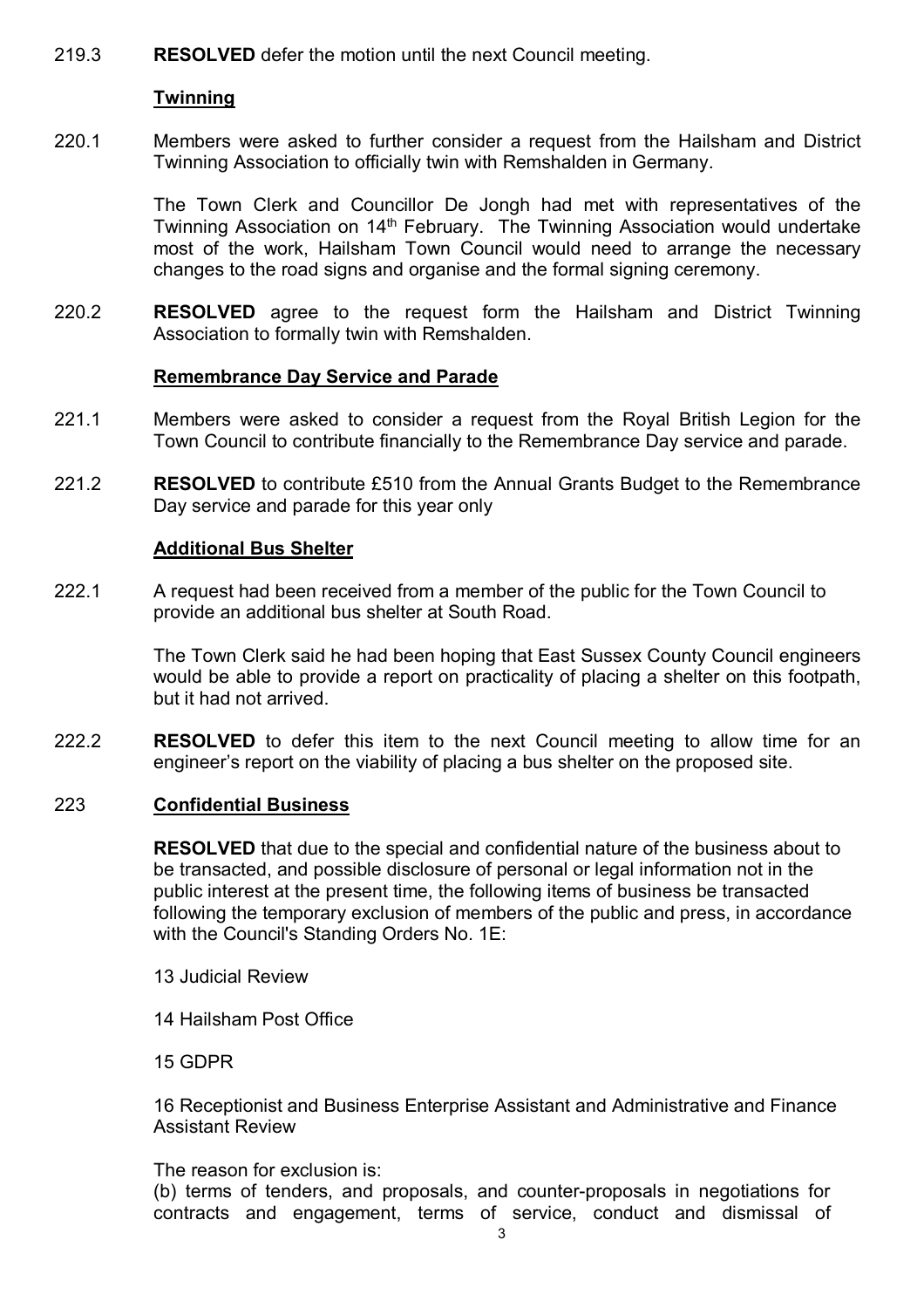employees.

### **Judicial Review**

224.1 Members were asked to consider the legal advice received with respect to a possible judicial review against Wealden District Council for their approval of the major planning application on land at Old Marshfoot Farm, Marshfoot Lane, for up to 300 dwellings on the edge of the Pevensey Levels.

> The contracted barrister concluded that there were no viable grounds for an application for a judicial review. There had been no clear error of law and Wealden District Council had also considered the relevant policies, assessments and European legislation.

224.2 **RESOLVED** that in light of barrister's advice, not to proceed with the application for a judicial review; and for the Planning and Development Committee to actively look for future Section 106 developments.

### **Post Office**

225.1 The Town Clerk updated the meeting about the latest position with the Town Council and the contract for the Post Office.

The franchise contract had been signed and returned to the Post Office.

Work on the lease of the building was still ongoing. The Council had commissioned a full survey of the premises, including an asbestos survey.

Two quotes had been received from shop-fitting companies; the final decision on which one to use would be taken in the first week of April.

A local company had offered their services free of charge to explain what information would need to be included in the fire assessment survey. This survey would be undertaken at the end of the process.

The Post Office had acknowledged that the six week consultation period would not need to take place, as this had been carried out last year and this was the same location. There will instead be an engagement consultation which would start on 2<sup>nd</sup> April until the end of April.

The Town Clerk said he was now in a position to sign the lease on 10 High Street.

225.2 **RESOLVED** to note the Town Clerk's report on the Post Office.

# **GDPR**

226.1 The Town Clerk declared an interest as he knows one of the potential appointees, Roger Simmons.

> Councillor De Jongh declared an interest one of the potential appointees, Satswana carries out work for a company that he is Chief Executive of.

> The Council had previously agreed to appoint a data Protection Officer via its Strategic Plan. Although NALC had advised that local councils were not obliged to appoint a DPO, officer advice was that it would be prudent to do so.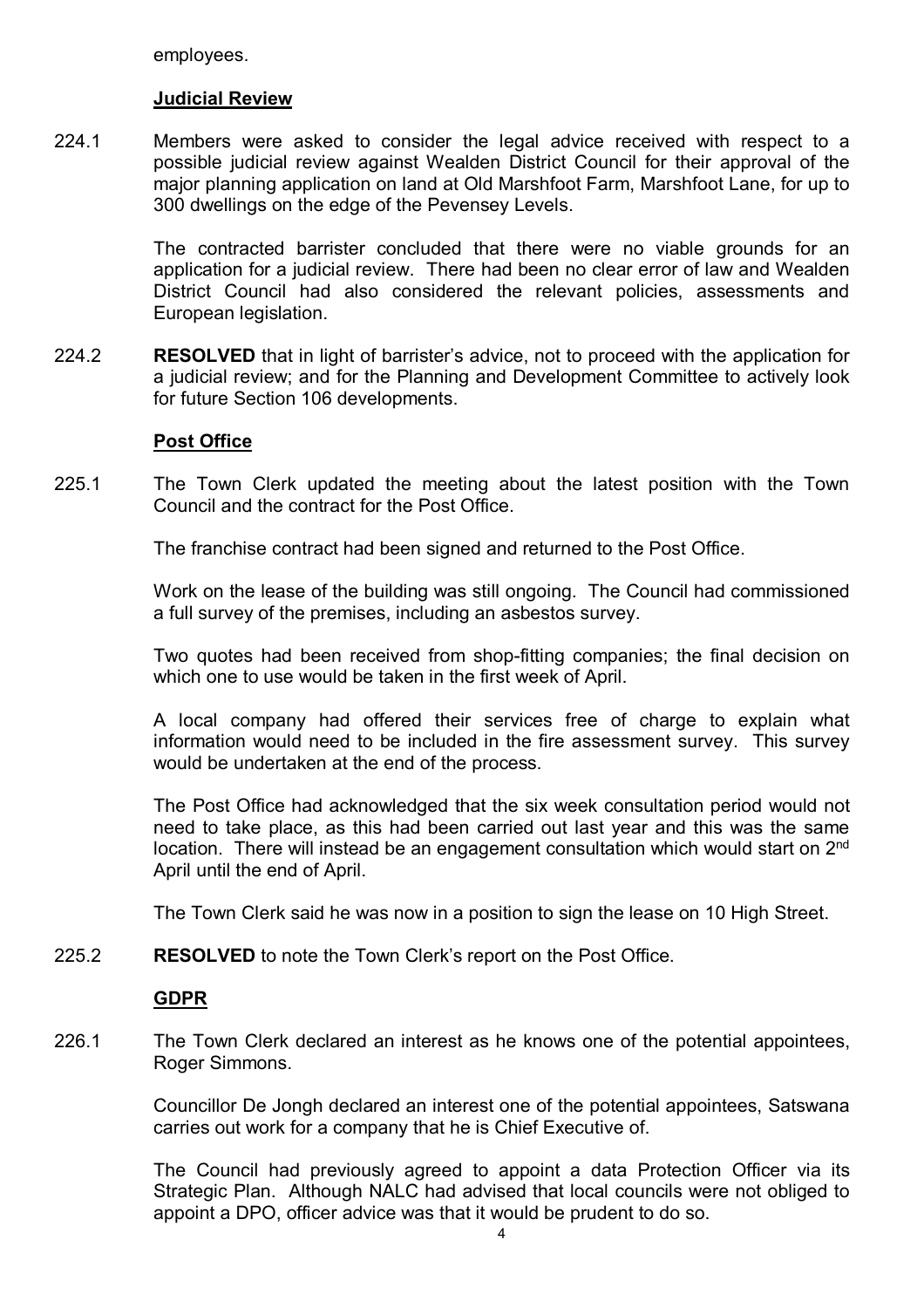226.2 **RESOLVED** to agree the appointment of a DPO for two years in the first instance and that Roger Simmons Ltd be offered the contract for approximately £600 per annum.

# **Receptionist and Business Enterprise Assistant and Administrative and Finance Assistant Review**

The Chairman referred members to the officer's report circulated with the agenda.

#### 227.1 **Receptionist & Business Enterprise Assistant**

The current postholder started as a part-time receptionist in March 2015 via an apprenticeship scheme, working 25 hours per week. Following a successful probationary period, the postholder was engaged on a permanent basis working 25 hours per week on reception. In January 2017, the postholder took on the part-time role of Business Enterprise Assistant, supporting the work of the Business Enterprise Manager. The 12 hours per week for this role was added to the 25 hours as receptionist. As the two different roles are graded individually, the postholder is paid for two part-time roles.

The current postholder is moving to a new position from 1<sup>st</sup> April 2019 and, in order to recruit a replacement, two separate jobs would need to be advertised and recruited to under the current structure. It would be more effective and efficient to formally combine the two roles into a new full-time role covering both job descriptions. In undertaking this exercise, the two different pay scales have been combined to produce a new grading that pays an equivalent salary to the two parttime roles. The job descriptions are attached to the report for information. The changes to the pay scales are detailed below in the Financial Considerations section.

#### 227.2 **Administration & Finance Assistant**

The current postholder, has been employed since May 2007. Starting as a part-time receptionist working 12 hours per week, she is now employed for 30 hours per week, undertaking finance and administration duties including the maintenance of the Council's extensive burial record system. In January 2017, she took on the part-time Finance Assistant role, supporting the full-time Finance Officer, with no change to her salary grade.

In June 2018, the Council took over the responsibility of the James West Community Centre and the postholder has carried out the administration of the bookings, as well as invoicing and other responsibilities. In the coming months, the Council, as trustee of the Trust that is responsible for the Southview building, will need to provide administrative support to manage the building. This is as a result of the retirement of the current building manager. The current manager undertakes this role as a volunteer with no payment for his work. The Council would need to provide some officer support in order to support the management of this community building. It is envisaged that this will be undertaken by this postholder. It would be appropriate at this time to consider reviewing the grading for this post to reflect the cumulative changes to the job description over the past two years.

227.3 **RESOLVED** to agree the job descriptions, pay and grades for these posts as follows: